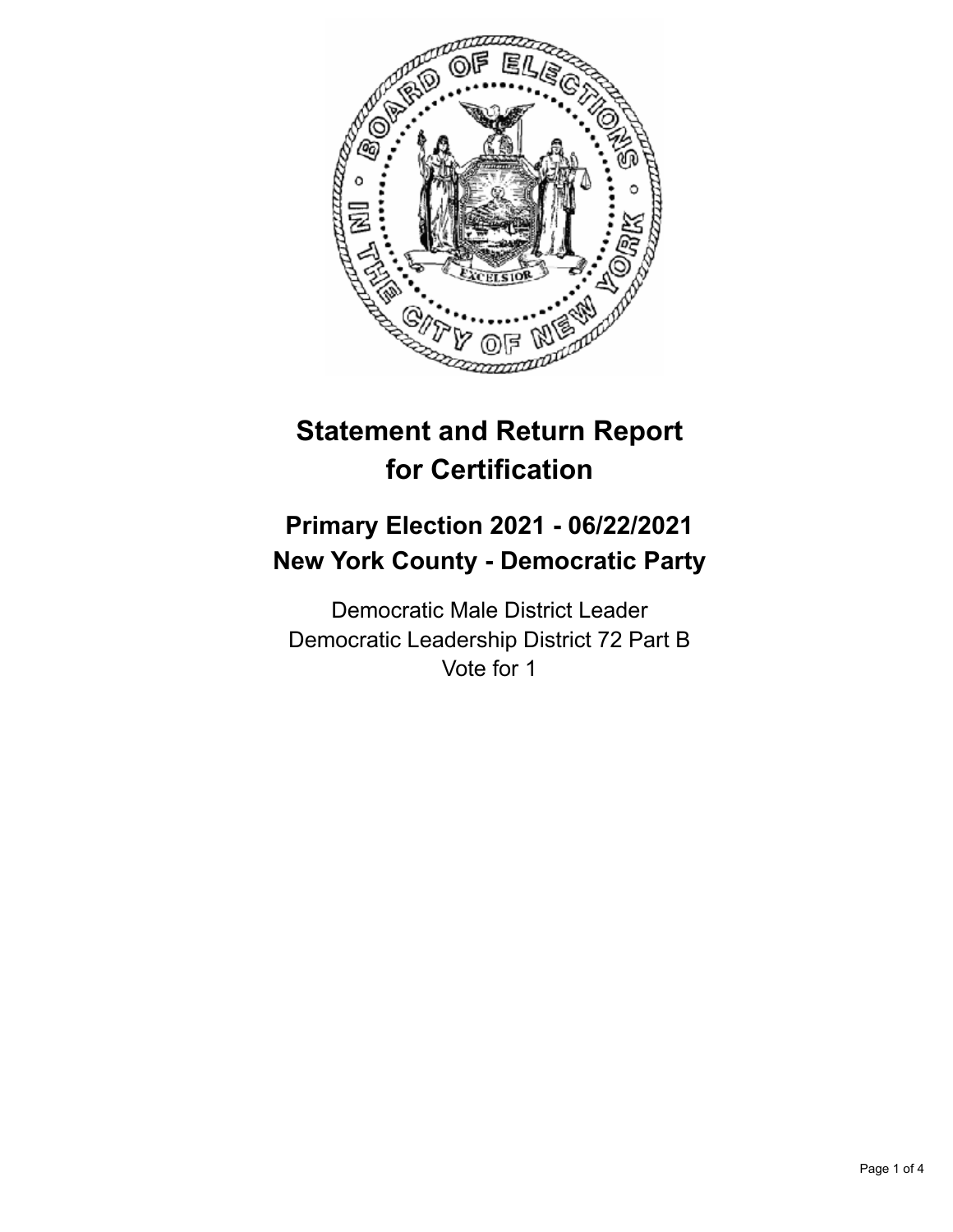

#### **Assembly District 72**

| <b>PUBLIC COUNTER</b>                                    | 8,642 |
|----------------------------------------------------------|-------|
| MANUALLY COUNTED EMERGENCY                               | 0     |
| <b>ABSENTEE / MILITARY</b>                               | 739   |
| <b>AFFIDAVIT</b>                                         | 56    |
| <b>Total Ballots</b>                                     | 9,437 |
| Less - Inapplicable Federal/Special Presidential Ballots | 0     |
| <b>Total Applicable Ballots</b>                          | 9,437 |
| <b>MANNY DE LOS SANTOS</b>                               | 3,954 |
| <b>GEORGE ESPINAL</b>                                    | 2,195 |
| ADAM HAMILTON (WRITE-IN)                                 | 1     |
| ADRIANO ESPAILLAT (WRITE-IN)                             | 1     |
| ALBERTO MARALES (WRITE-IN)                               | 1     |
| BERNIE SANDERS (WRITE-IN)                                | 1     |
| CHARLES B. UDOH (WRITE-IN)                               | 1     |
| CHRIS NICKELL (WRITE-IN)                                 | 1     |
| CHRISTOPHER RIDDICK (WRITE-IN)                           | 1     |
| CHRISTOPHER ROWAN (WRITE-IN)                             | 1     |
| DAN MITCHELL (WRITE-IN)                                  | 1     |
| DOMIAN LEV (WRITE-IN)                                    | 1     |
| DOUGLES EVANS (WRITE-IN)                                 | 1     |
| ED GOLDMAN (WRITE-IN)                                    | 1     |
| ELY GREENBERG (WRITE-IN)                                 | 1     |
| EMMANUEL BIERMAN (WRITE-IN)                              | 1     |
| FREDA BYRNBARM (WRITE-IN)                                | 1     |
| <b>GRAHAM CIRAULO (WRITE-IN)</b>                         | 1     |
| <b>GREG SANGERMANO (WRITE-IN)</b>                        | 1     |
| JAMES NOEKER (WRITE-IN)                                  | 1     |
| JASON LAUFER (WRITE-IN)                                  | 1     |
| JOSE DAVID BENITEZ (WRITE-IN)                            | 1     |
| JOSUE PENEZ (WRITE-IN)                                   | 1     |
| JUAN OTERO (WRITE-IN)                                    | 1     |
| KOFI DEBRAH-DWAMENA II (WRITE-IN)                        | 1     |
| LARRY W. JOHNSON (WRITE-IN)                              | 1     |
| MARTI ALLEN-CUMMINGS (WRITE-IN)                          | 2     |
| NICHOLAS LYNDON (WRITE-IN)                               | 1     |
| PIO TEJADA (WRITE-IN)                                    | 1     |
| RENA GONZALEZ (WRITE-IN)                                 | 1     |
| RICHARD GORMAN (WRITE-IN)                                | 1     |
| ROBERT J. PATTERSON (WRITE-IN)                           | 2     |
| STEVEN DANSBY (WRITE-IN)                                 | 1     |
| STEVEN DRLINS (WRITE-IN)                                 | 1     |
| UNATTRIBUTABLE WRITE-IN (WRITE-IN)                       | 11    |
| VIKKI RAI (WRITE-IN)                                     | 1     |
| <b>Total Votes</b>                                       | 6,195 |
| Unrecorded                                               | 3,242 |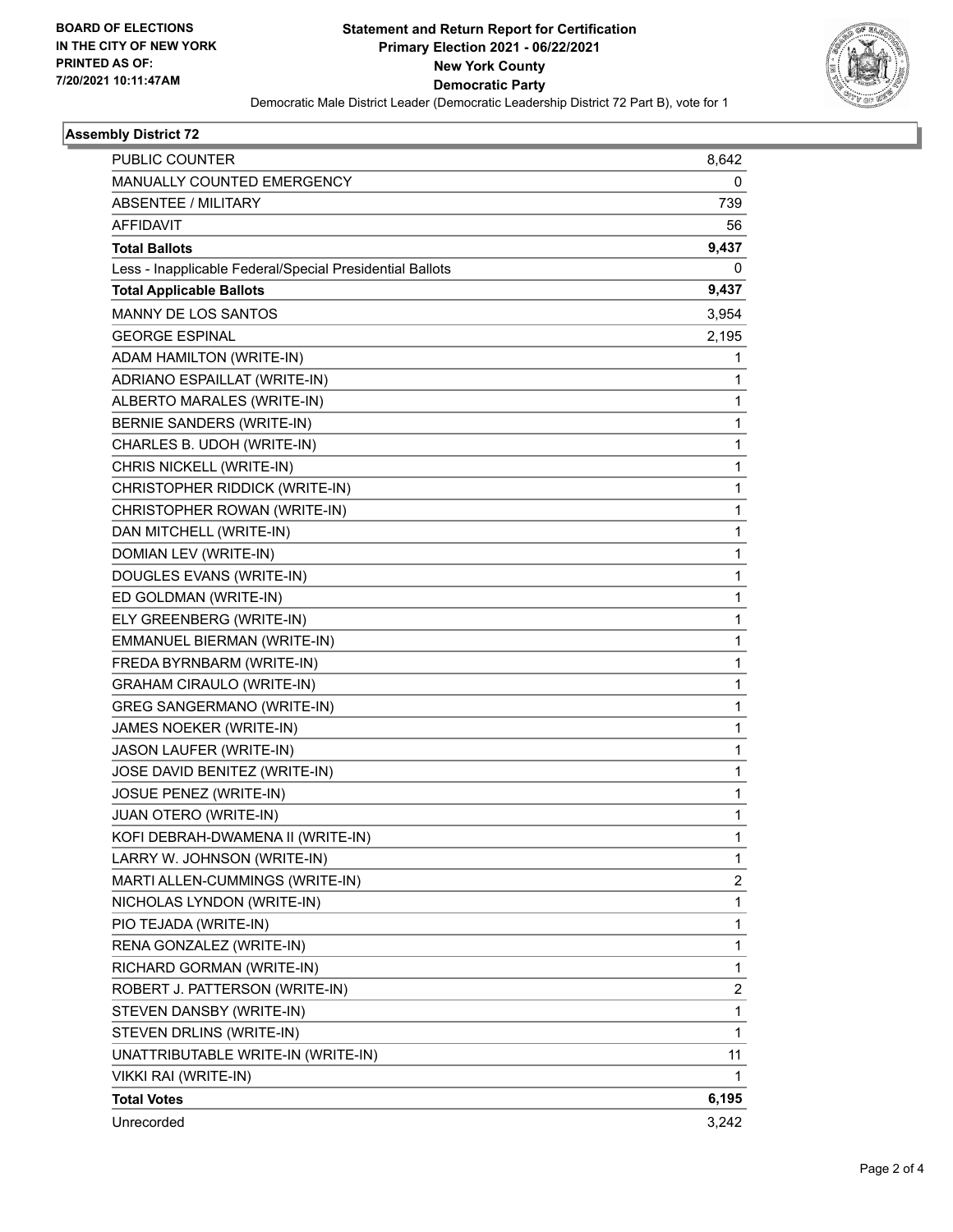

#### **Total for Democratic Male District Leader (Democratic Leadership District 72 Part B) - New York County**

| PUBLIC COUNTER                                           | 8,642          |
|----------------------------------------------------------|----------------|
| MANUALLY COUNTED EMERGENCY                               | 0              |
| ABSENTEE / MILITARY                                      | 739            |
| <b>AFFIDAVIT</b>                                         | 56             |
| <b>Total Ballots</b>                                     | 9,437          |
| Less - Inapplicable Federal/Special Presidential Ballots | 0              |
| <b>Total Applicable Ballots</b>                          | 9,437          |
| <b>MANNY DE LOS SANTOS</b>                               | 3,954          |
| <b>GEORGE ESPINAL</b>                                    | 2,195          |
| ADAM HAMILTON (WRITE-IN)                                 | 1              |
| ADRIANO ESPAILLAT (WRITE-IN)                             | 1              |
| ALBERTO MARALES (WRITE-IN)                               | 1              |
| BERNIE SANDERS (WRITE-IN)                                | 1              |
| CHARLES B. UDOH (WRITE-IN)                               | 1              |
| CHRIS NICKELL (WRITE-IN)                                 | 1              |
| CHRISTOPHER RIDDICK (WRITE-IN)                           | 1              |
| CHRISTOPHER ROWAN (WRITE-IN)                             | 1              |
| DAN MITCHELL (WRITE-IN)                                  | 1              |
| DOMIAN LEV (WRITE-IN)                                    | 1              |
| DOUGLES EVANS (WRITE-IN)                                 | 1              |
| ED GOLDMAN (WRITE-IN)                                    | 1              |
| ELY GREENBERG (WRITE-IN)                                 | 1              |
| EMMANUEL BIERMAN (WRITE-IN)                              | 1              |
| FREDA BYRNBARM (WRITE-IN)                                | 1              |
| <b>GRAHAM CIRAULO (WRITE-IN)</b>                         | 1              |
| <b>GREG SANGERMANO (WRITE-IN)</b>                        | 1              |
| JAMES NOEKER (WRITE-IN)                                  | 1              |
| JASON LAUFER (WRITE-IN)                                  | 1              |
| JOSE DAVID BENITEZ (WRITE-IN)                            | 1              |
| <b>JOSUE PENEZ (WRITE-IN)</b>                            | 1              |
| JUAN OTERO (WRITE-IN)                                    | 1              |
| KOFI DEBRAH-DWAMENA II (WRITE-IN)                        | 1              |
| LARRY W. JOHNSON (WRITE-IN)                              | 1              |
| MARTI ALLEN-CUMMINGS (WRITE-IN)                          | 2              |
| NICHOLAS LYNDON (WRITE-IN)                               | 1              |
| PIO TEJADA (WRITE-IN)                                    | 1              |
| RENA GONZALEZ (WRITE-IN)                                 | 1              |
| RICHARD GORMAN (WRITE-IN)                                | 1              |
| ROBERT J. PATTERSON (WRITE-IN)                           | $\overline{2}$ |
| STEVEN DANSBY (WRITE-IN)                                 | 1              |
| STEVEN DRLINS (WRITE-IN)                                 | 1              |
| UNATTRIBUTABLE WRITE-IN (WRITE-IN)                       | 11             |
| VIKKI RAI (WRITE-IN)                                     | 1              |
| <b>Total Votes</b>                                       | 6,195          |
| Unrecorded                                               | 3,242          |